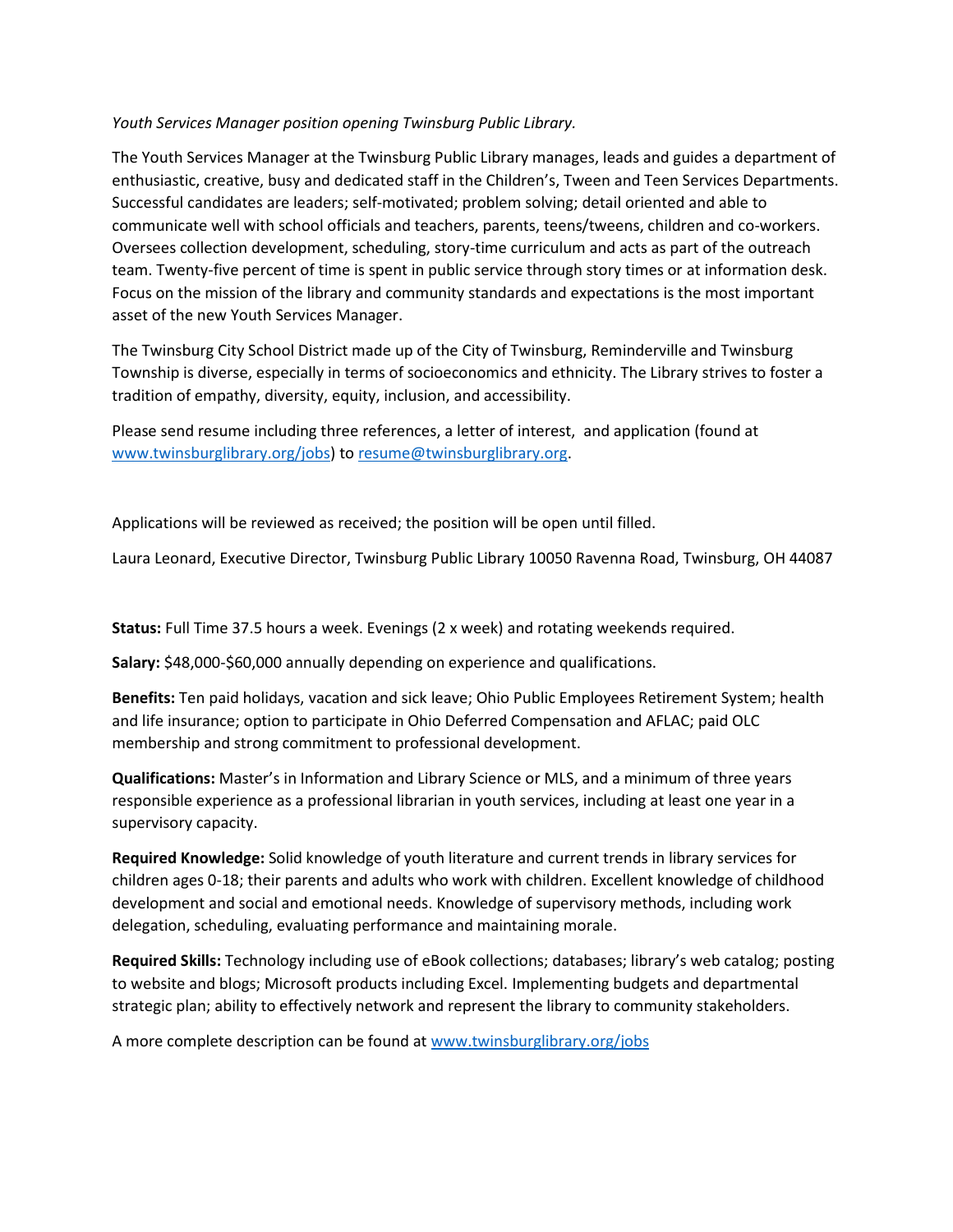

| Job Title:          | Youth Services Manger                                                                                        |  |
|---------------------|--------------------------------------------------------------------------------------------------------------|--|
| Job Category:       | Full Time (37.5 hours), Non-exempt                                                                           |  |
| Department:         | <b>Youth Services</b>                                                                                        |  |
| Salary:             | \$48,000-\$60,000                                                                                            |  |
| Submit Application: | Email: resume@twinsburglibrary.org                                                                           |  |
|                     | (330) 425-3622<br>Fax:                                                                                       |  |
|                     | <b>Twinsburg Public Library</b><br>Mail:<br>Attn: Laura Leonard<br>10050 Ravenna Road<br>Twinsburg, OH 44087 |  |

# ROLES AND RESPONSIBILITIES

• Supervises and guides staff of Youth Services (children, Tween and Teen.)

## ESSENTIAL RESPONSIBILITIES AND DUTIES

- Serve as member of Library Administrative Team. Supervisor in charge in absence of administration.
- Directly supervise all department staff. Carry out responsibilities in accordance with the organization's policies and applicable laws.
- Interviewing, hiring and training employees.
- Planning, assigning and directing work, including programming; book discussions; special projects.
- Appraising performance, correcting poor performance, addressing complaints and solving problems.
- Schedule department personnel, coordinating with other departments. Use available training and development resources to improve own and subordinates' skills and abilities.
- Organize and conduct department meetings.
- Create and change procedures and propose policies for the department as the need arises.
- Assist customers in locating and using library materials.
- Select electronic and print materials for adult collection. Oversee Youth Services supply, programming and collection development budgets.
- Oversee Youth Programming
- Generate and analyze statistics to aid in the improvement of youth services.
- Required to work two nights and as part of weekend rotation.
- Maintains customer service as priority for department and continues to build team concept.
- Retrieve and deliver information, accurately and in a timely fashion. Provides resources to customers as quickly as possible. Refer customers to another person or agency when appropriate
- Maintain a current and collection of print and electronic information resources.
- Materials on shelves are current, attractive, available at various reading levels, and easily accessible to staff and customers.
- Proposes policy changes when needed.
- Meets annual departmental goals. Formulates long-range goals for the department annually. Creates, changes, and implements procedures in the department as the need arises.
- Subordinates are guided in reaching goals. Performance is documented and staff is evaluated objectively and constructively, and in a timely manner.
- Actively coordinates with other departments.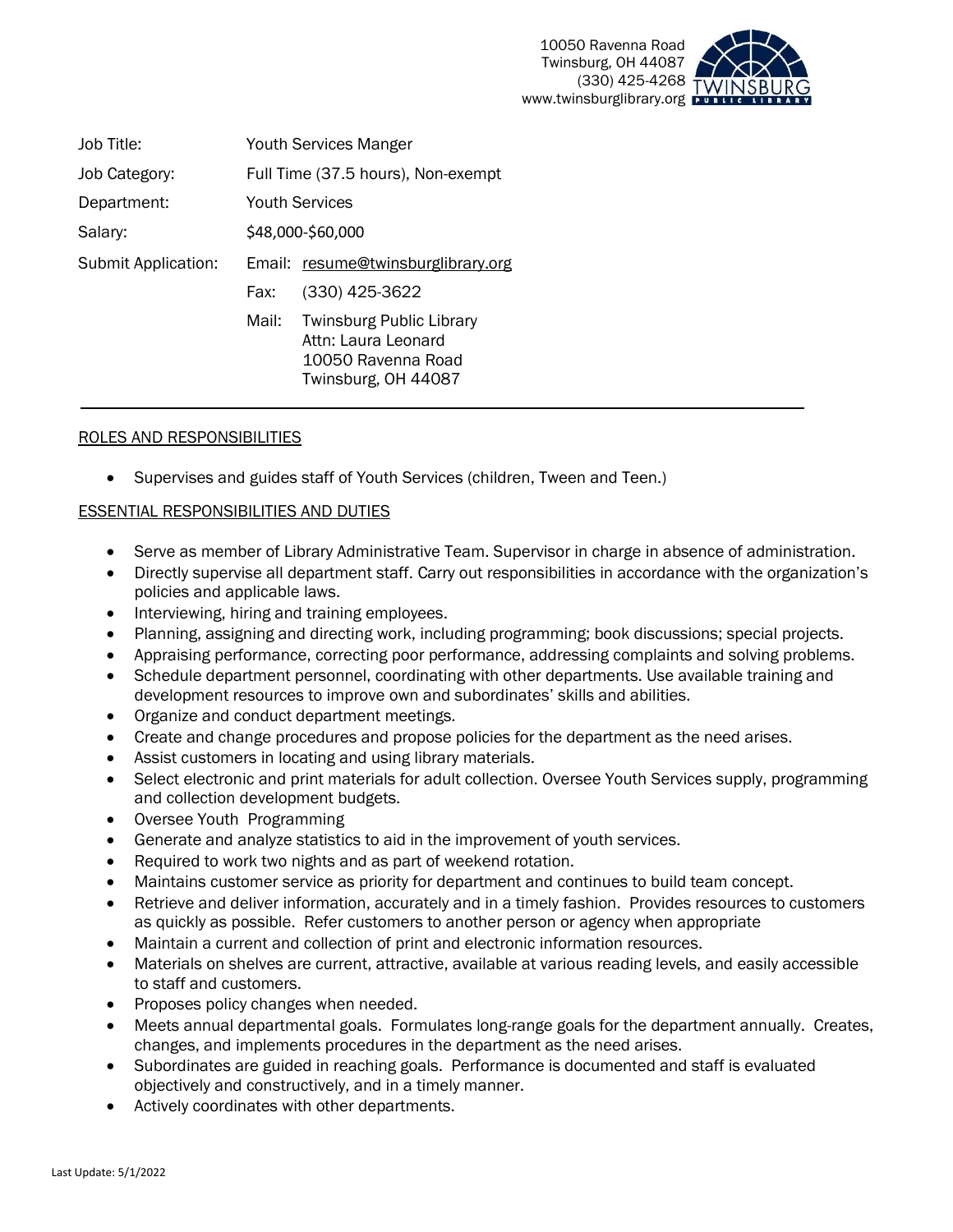

- Coordinate program planning with schools and parks and recreation department.
- Attends at least two professional meetings and workshops per year, as budget allows.
- Prepares reports for Library Director and Board of Trustees.
- Maintains awareness of trends in youth services and issues affecting youth and parents.
- Advocate for youth and families.

## MINIMUM REQUIREMENTS

• Master's in Information and Library Science or MLS, and a minimum of three years responsible experience as a professional librarian in youth services, including one year in a supervisory capacity.

## CONDITIONS AT WORK

- Fast paced environment that may require handling difficult customer service situations.
- Job is primarily performed in doors in a typical customer service setting and involves frequent close work including use of a PC monitor. Public Service employees, especially the supervisor, is required to interact frequently with customers and staff, and is often engaged with upset or unpleasant customers. Working with the public in particular young patrons and their parents can be demanding and stressful.
- Employee may be scheduled to work evening and weekend hours, including Sundays; schedules may be altered depending on the needs of the library.
- While performing the duties of this job, the employee is occasionally required to sit, use hands to, handle, or feel and talk or hear. The employee is frequently required to stand; walk; reach with hands and arms; climb or balance; stoop, kneel, crouch, or crawl and taste or smell. The employee is frequently required to lift or push up to 50 pounds. The vision requirements include close vision, peripheral vision, depth perception and ability to adjust focus.

# KNOWLEDGE AND SKILLS

- Experience and comfort working with all ages, especially children 0-17.
- Experience and comfort working with parents and caregivers of children.
- Knowledge of and familiarity with children's literature, high interest areas and current trends in popular culture and education. Knowledge of youth materials in all media and formats.
- Knowledge of stages of growth and development of children.
- Knowledge of library practices in regard to confidentiality, privacy, equal access.
- Knowledge of the principals of library administration, including collection development, planning, coordination and budgeting.
- Knowledge of supervisory methods, including work delegation, scheduling, evaluating performance and maintaining morale.
- Strong and proven customer service skills.
- Ability to function as part of a team.
- Initiative and creativity
- Ability to communicate in English, both in written and verbal formats.
- Ability to calculate figures and amounts such as discounts, interest, commissions, proportions, percentages, area, circumference, and volume. Ability to apply concepts of basic algebra and geometry.
- Ability to define problems, collect data, establish facts, and draw valid conclusions.